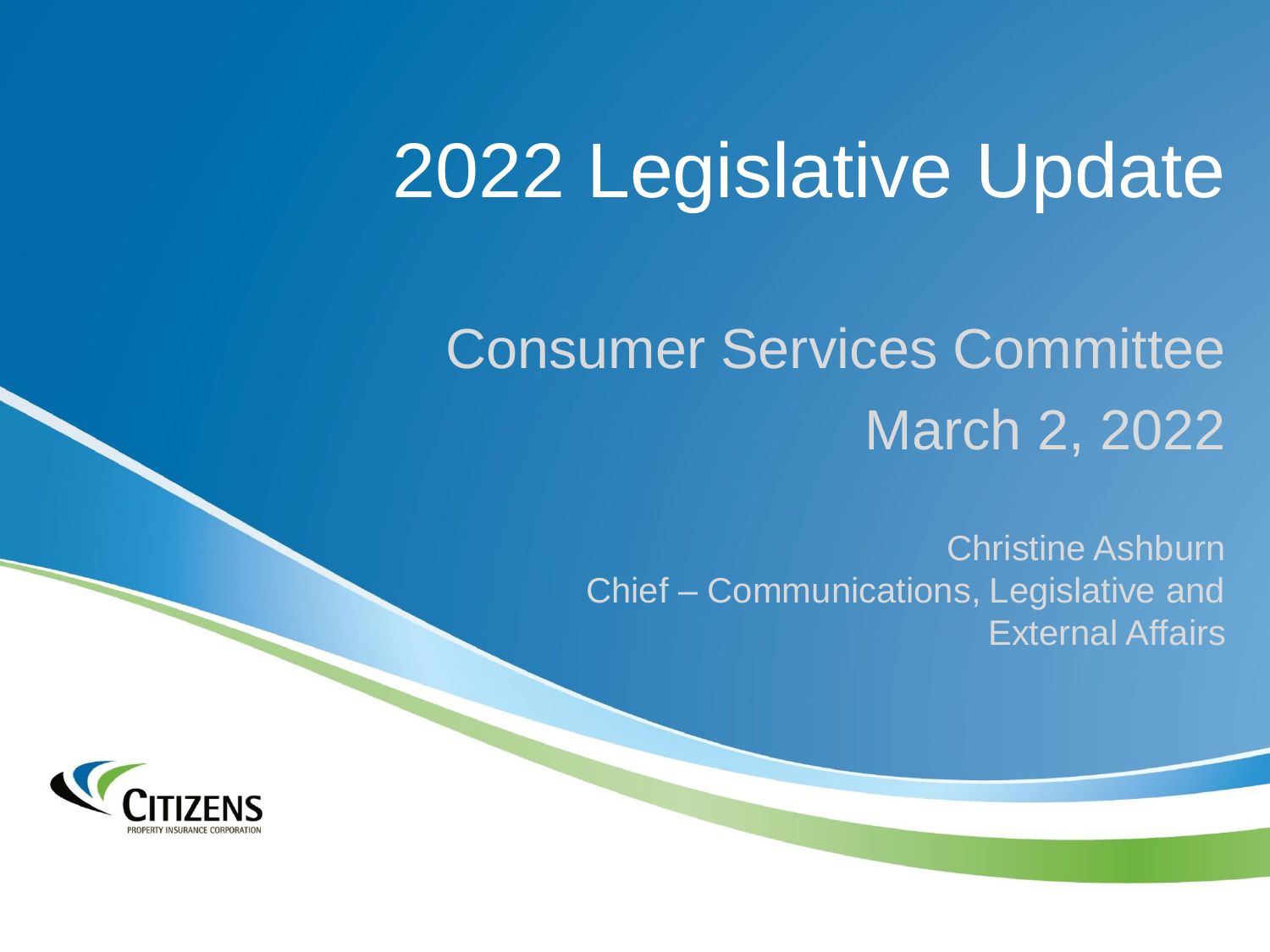

### **CS/HB 1307 by Rep. Tommy Gregory (R – Bradenton)**

- Provides that a registered executive or legislative branch lobbyist may not serve on the Citizens board.
- Changes the new business eligibility threshold for commercial lines residential risks from 15% to 20%
- Provides that personal and commercial lines residential policyholders that receives an offer coverage within the following thresholds is ineligible to remain with the Corporation:
	- 5% for policies that renew during 2023;
	- 10% for policyholders that renew during 2024;
	- 15% for policies that renew during 2025;
	- 20% for policies that renew during 2026 and thereafter.
- Changes the renewal threshold for the Clearinghouse from 0% to 20%.
- Removes current law that allow Citizens to price for the cost of reinsurance to the 1-in-100 year PML whether or not it is purchased.
- Requires that Citizens' Executive Director have the experience, character and qualifications required to serve as a CEO of an insurer in Florida.
- Provides that a registered executive or legislative branch lobbyist may not serve on the Citizens board.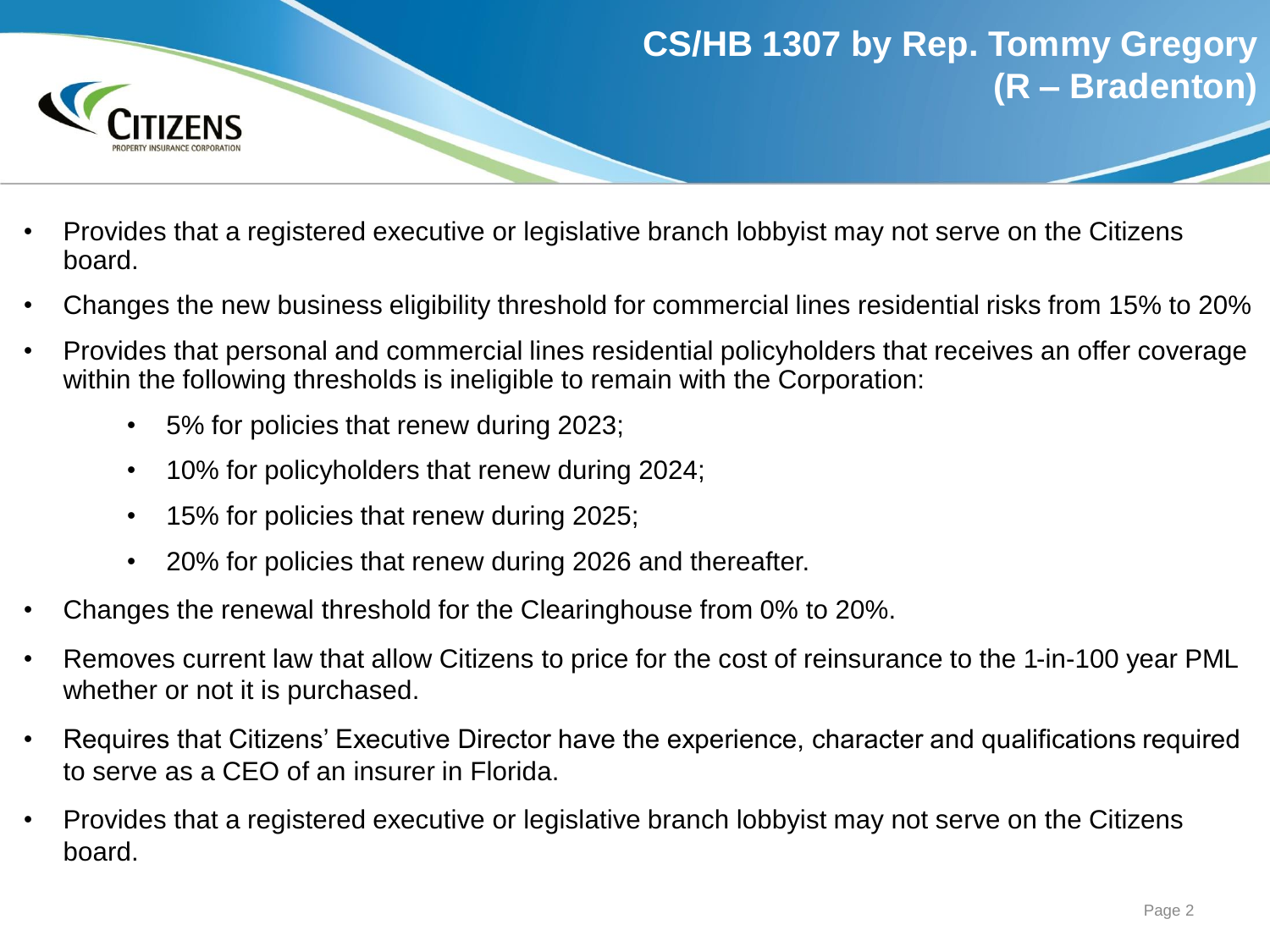

#### **CS/CS/SB 1728 by Senator Jim Boyd (R – Bradenton)**

- Amends the definition of prohibitive property insurance practices for licensed contractors to include certain disclosures.
- Changes the new business eligibility threshold for commercial lines residential risks from 15% to 20%.
- Provides that personal and commercial lines residential policyholders that receives an offer coverage within 20% of the Citizens premium is ineligible to remain with the Corporation.
- Defines primary residence for the purpose of Citizens.
- Amends Citizens glidepath to only apply to primary residences.
- Changes the renewal threshold for the Clearinghouse from 0% to 20%.
- Defines demonstrated insurance industry expertise for the purposes of Citizens' board.
- Requires that Citizens' board chair either have 1 year experience serving on the board or be a member with demonstrated insurance industry expertise.
- Requires that Citizens' Executive Director have the experience, character and qualifications required to serve as a CEO of an insurer in Florida.
- States that Citizens shall use a single account once all outstanding debt is retired.